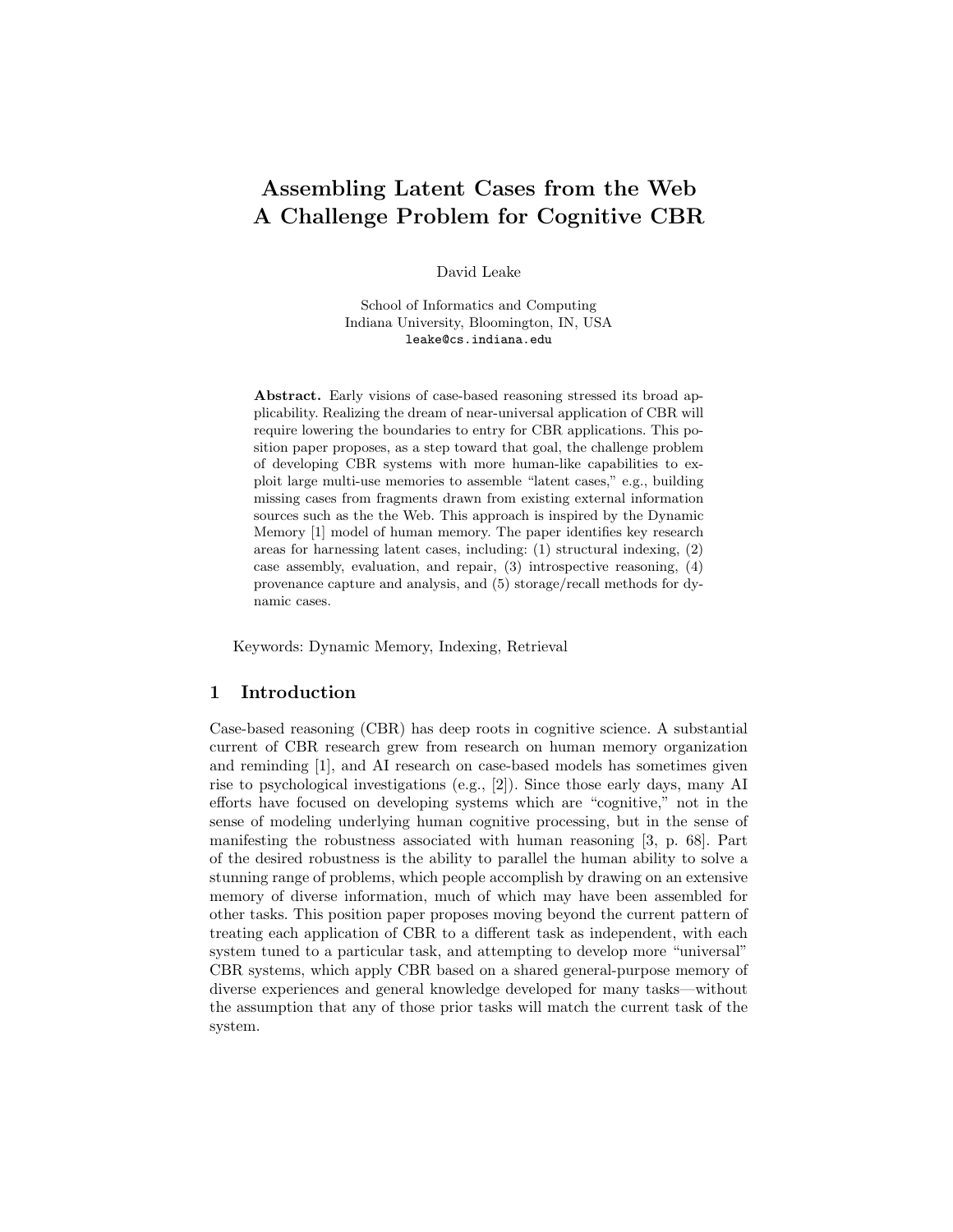Schank's Dynamic Memory Theory [1] proposed that human memory is reconstructive, with people retrieving episodes by re-assembling subparts organized by Memory Organization Packages (MOPs). Each subpart is stored independently and may be part of multiple memories, each one reflecting a different perspective. Dynamic Memory theory assumed that such reconstruction was supported by a memory structured and indexed to facilitate this process, and that the stored episodes were initially presented to the system in their entirety. The question we consider is whether CBR systems can be designed to perform assembly of memories from "latent cases"—materials on the Web which contain the information needed, but which may have been stored for other purposes and in multiple parts, without custom indexing to aid their reconstruction. For example, a travel case for an entire trip might be generated from many pieces representing separate parts of the journey, captured from a combination of blog entries, newspaper stories about a celebrity's travel, and general travel guides; a case for a software workflow might be developed by combining a partial provenance trace with inferred information, and a diagnostic case might be pieced together from a combination of a specific anecdote with general medical knowledge retrieved from various Web sources.

#### 2 The Web as a Memory

Many CBR projects are already examining the integration of CBR with the Web (see [4, 5] for a sampling of some of this work), including studying how to draw on various libraries of case experience already stored on the Web. A central component of Plaza's [6] Experience Web proposal is the reuse of other's experiences, as when a reasoner might consider large numbers of hotel experience reports from different people, collected into a single archive. CBR research has generalized from single case bases towards drawing on multiple case bases (see [7] for an overview). However, such models share the fundamental CBR principle that the boundaries and content of cases have already been defined.

In contrast to the CBR assumption of clearly delineated knowledge units, humans dynamically draw from quite heterogeneous knowledge sources. For example, Barsalou's [8] research on ad hoc categories studies the categories that people form to satisfy particular goals, such as the formation of the category "things to take on a camping trip" or "places to look for antique desks." Kolodner's [9] research on retrieval and organizational strategies illustrates how people can reformulate queries to retrieve sought-after information which has not been indexed for their tasks.

Building on observations about the flexibility of human memory during problem solving, we propose developing CBR systems which can make similarly flexible use of knowledge sources such as the Web. viewing the Web as an enormous heterogeneous resource from which not only to collect, but also to assemble, augment, and repair assembled cases on demand. Of necessity, the proposed model makes no assumptions about the required case structure being predefined or the items in memory being pre-indexed for particular purposes.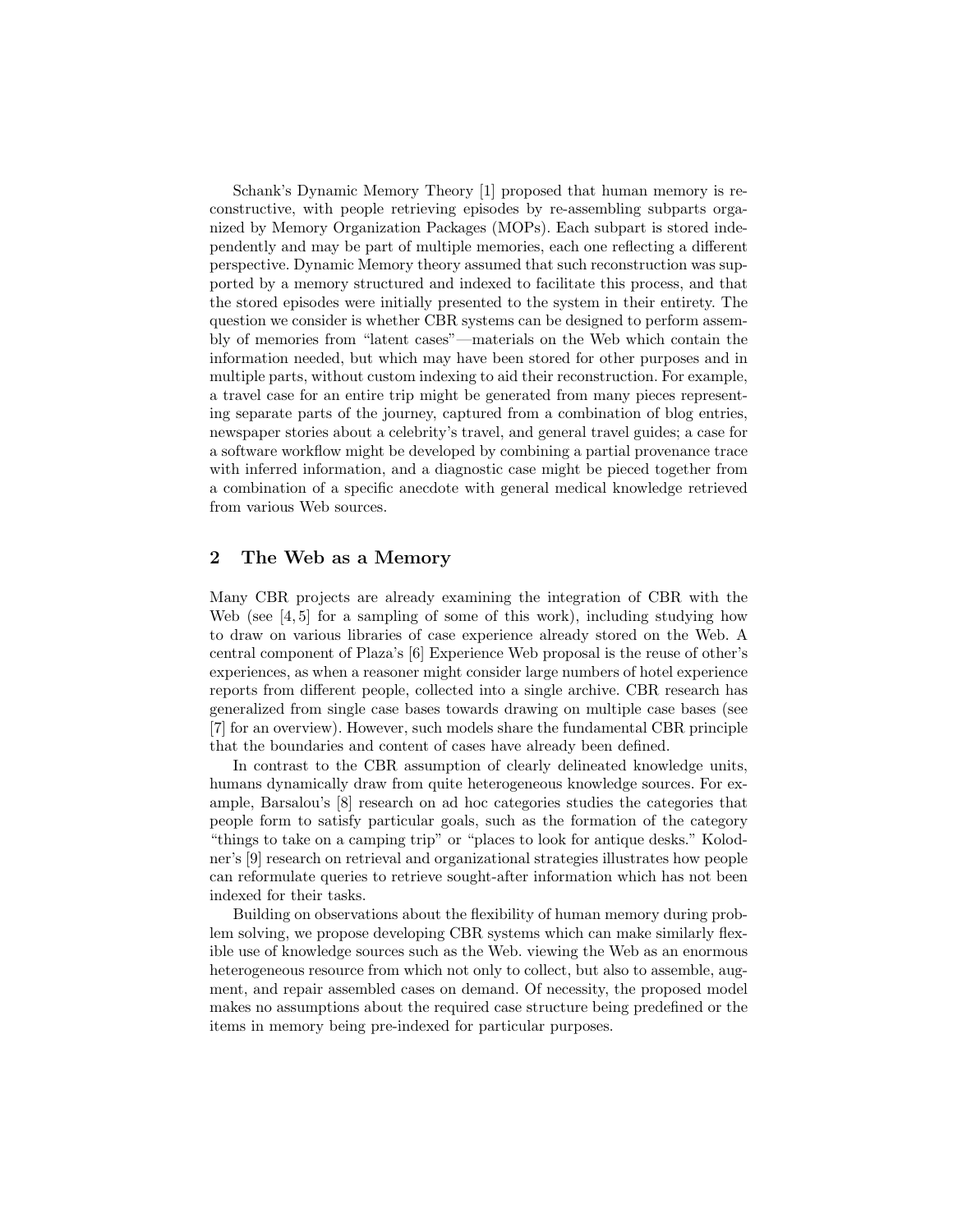# 3 Research Areas for Enabling Dynamic Case Assembly and Reuse

Enabling CBR systems to assemble cases will require general methods for enabling CBR systems to adjust to new tasks and exploit the Web as a heterogeneous memory from which the system, rather than the developer, delineates and builds cases. This goes beyond traditional case mining approaches (e.g., [10]) which aim for a one-shot extraction of a case base from a database. It also goes beyond multi-case-base reasoning [11] and multi-agent case sharing [12] in not assuming that cases will be pre-delineated, or even that tasks will be known in advance. In this vision, instead of the CBR system navigating a pre-delineated knowledge source, the system will navigate the Web in its raw entirety.

Managing the search and assembly process for latent cases will require a strong introspective process to determine the types of information needed in a case and how to search for and assemble them. Developing such capabilities can build on numerous prior projects in integrating introspection into CBR (e.g., [13–19], as well as research on reasoning about information needs from areas such as knowledge planning [20], goal-driven learning [21], and explanation [22, 23]. The following specific focuses are particularly important:

- Identifying Needed Case Content and Structure: Initial foundations have been developed for knowledge planning processes to reason about what information is needed and how to obtain it [20, 21]. Broader application of CBR will require methods for facilitating CBR task definitions in a form that can be used by knowledge planning systems.
- Flexible Structure Matching: CBR research has made much progress on developing carefully crafted indexing structures which distill relevant problem features into a simplified form to facilitate efficient matching. The latent case approach cannot assume that any of the case parts to be retrieved will have been predefined as problem/solution with respect to the problem at hand. Consequently, to retrieve the parts of latent cases for assembly, capabilities are needed (1) to pre-retrieve a limited pool of potentially relevant items, and (2) to efficiently identify relevance based on the content of those items, which will often require structural comparisons. Some research has studied methods for efficient structural matching [24], but Web context complicates this process by the potential need to compare structures in different formats, in different vocabularies, and possibly requiring inference to be comparable.
- Using provenance: Provenance information traces the derivation of data products. Outside of CBR, major initiatives are pursuing provenance capture [25]. Captured provenance is both a source to mine for cases [26] and a potential source for assessing trust [27]. The availability of such information provides a new resource for a certain type of web-based episodic information, traces of Web processing, but with two important caveats, which present challenges as well. First, provenance information captures unfiltered information, only some of which may be relevant in a given context, and which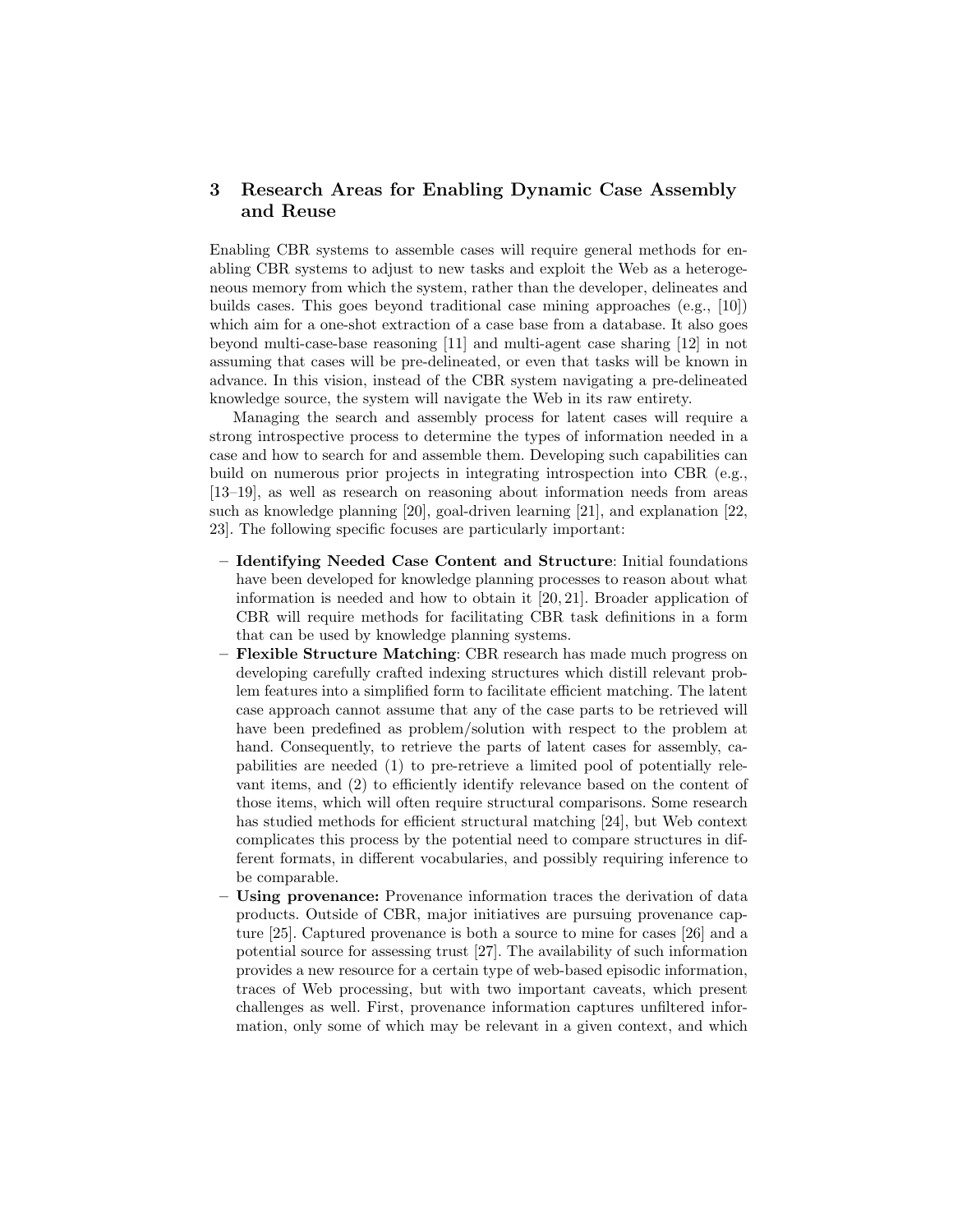captures a sequence of events without capturing their rationale. Second, automatic provenance capture tools may capture noisy data or may drop parts of a trace, which may need to be filled in [28]. Thus provenance information is a vital source of raw material—but even provenance-based cases must be evaluated, related to system goals, and possibly repaired.

- Case assembly: Retrieved components of latent cases may provide partial or incomplete information. Methods will be needed to guide assembly, and to guide choices when multiple alternatives are available (or to develop case representations which retain conflicting information and record conflicts for future consideration). For example, if building a planning case requires information about how a traveler of interest traveled within a city, and that information is not available, the "case" could contain information on a multitude of options mined from information about other travelers; this notion of case would be generalized from solely representing a unified individual experience.
- Assessing result quality: Cases mined on-the-fly may have gaps, alternatives (if multiple pieces of information are retrieved for the same component), or unreliable information. Consequently, applying such cases will require methods for assessing their completeness and the quality of the information they provide—and the ramifications when they fall short. An important resource for this assessment will be provenance information. This will need to include and merge any available provenance information about external sources—how they were generated and from what initial sources and internal provenance information [29] about how the information was assembled.
- Storage/Recall of Dynamic Cases: The cases assembled for new problems become a resource to store, as in the standard CBR cycle. However, true to the spirit of Dynamic Memory Theory, the information assembled for the cases need not be copied. Instead, as appropriate, cases may become packages with pointers to external knowledge sources, enabling cases to change—automatically being updated—as their components change. This removes much of the case-base maintenance burden, replying on the external sources to perform needed updates. For example, consider a case reflecting calculation of the value of a home, based on recent sale prices in its neighborhood. If that case contains pointers to information about neighboring houses in a property database, when the case is next retrieved, it will reflect the updated values for any of those neighbors which have sold in the interim. Achieving this will require new case representations supporting the just-in-time access to and integration of external knowledge.

## 4 Conclusion

This position paper proposes that to develop cognitive CBR systems which take full advantage of the explosion of information on the Web, CBR researchers should embrace a view of the Web as a general-purpose memory, from which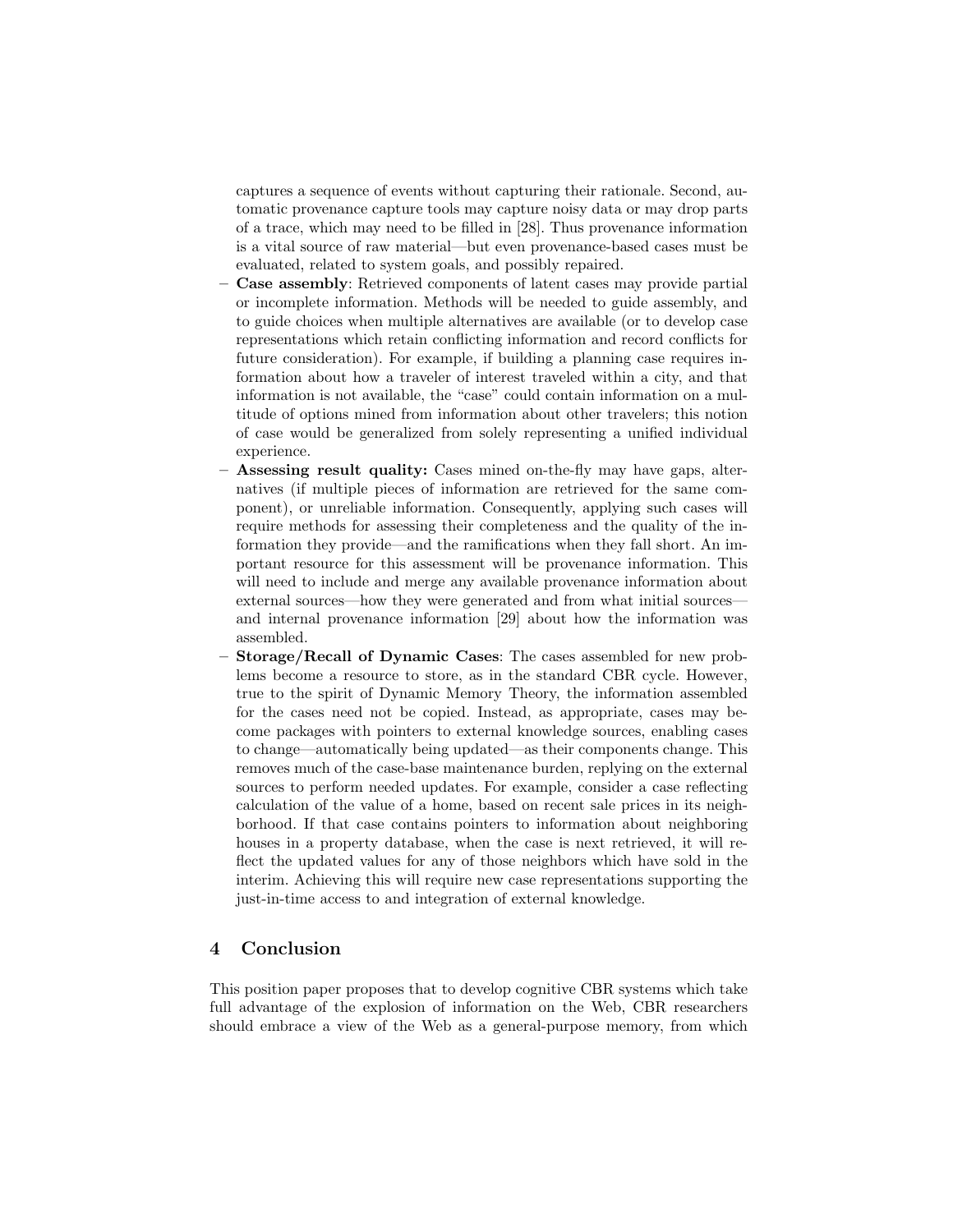cases are not only retrieved but assembled. Realizing this vision will require more self-aware CBR systems, with a broader view of retrieval and more flexible retrieval methods, as well as capabilities to consider case variants and repair their problems. The successful development of the desired general methods could, in a deep sense, replace "taking the task to CBR" with bringing CBR to the diversity of the Web. Even if the goal of this proposal is not fully realized, the methods developed towards the goal could increase the ability of CBR systems to augment their internal memories from Web-based knowledge, helping to increase the impact of CBR in a Web-based world.

## Acknowledgments

This material is based upon work supported by a grant from the Data to Insight Center of Indiana University. I thank the anonymous reviewers for very helpful comments.

## References

- 1. Schank, R.: Dynamic Memory: A Theory of Learning in Computers and People. Cambridge University Press, Cambridge, England (1982)
- 2. Read, S., Cesa, I.: This reminds me of the time when . . . : Expectation failures in reminding and explanation. Journal of Experimental Social Psychology 27 (1991) 1–25
- 3. Brachman, R.: Systems that know what they're doing. IEEE Intelligent Systems 17(6) (2002) 67–71
- 4. Bridge, D., Plaza, E., Wiratunga, N., eds.: Reasoning from Experiences on the Web, Seattle, WA, ICCBR (July 2009) ICCBR 2009 WORKSHOP.
- 5. Bridge, D., Delany, S., Plaza, E., Smyth, B., Wiratunga, N., eds.: WebCBR: Reasoning from Experiences on the Web (ICCBR 2010 Workshop), Alessandria, Italy, ICCBR (July 2010)
- 6. Plaza, E.: On reusing other people's experiences. Kūnstliche Intelligenz 23 (2009) 18–23
- 7. Plaza, E., McGinty, L.: Distributed case-based reasoning. Knowledge Engineering Review 20(3) (2005) 315–320
- 8. Barsalau, L.W.: Ad hoc categories. Memory and Cognition 11 (1983) 211–227
- 9. Kolodner, J.: Retrieval and Organizational Strategies in Conceptual Memory. Lawrence Erlbaum, Hillsdale, NJ (1984)
- 10. Yang, Q., Cheng, S.: Case mining from large databases. In: Case-Based Reasoning Research and Development: Proceedings of the Fifth International Conference on Case-Based Reasoning, ICCBR-03, Berlin, Springer-Verlag (2003) 691–702
- 11. Leake, D., Sooriamurthi, R.: Case dispatching versus case-base merging: When MCBR matters. International Journal of Artificial Intelligence Tools 13(1) (2004) 237–254
- 12. Ontañón, S., Plaza, E.: Collaborative case retention strategies for cbr agents. In: Case-Based Reasoning Research and Development: Proceedings of the Fifth International Conference on Case-Based Reasoning, ICCBR-03, Berlin, Springer-Verlag (2003)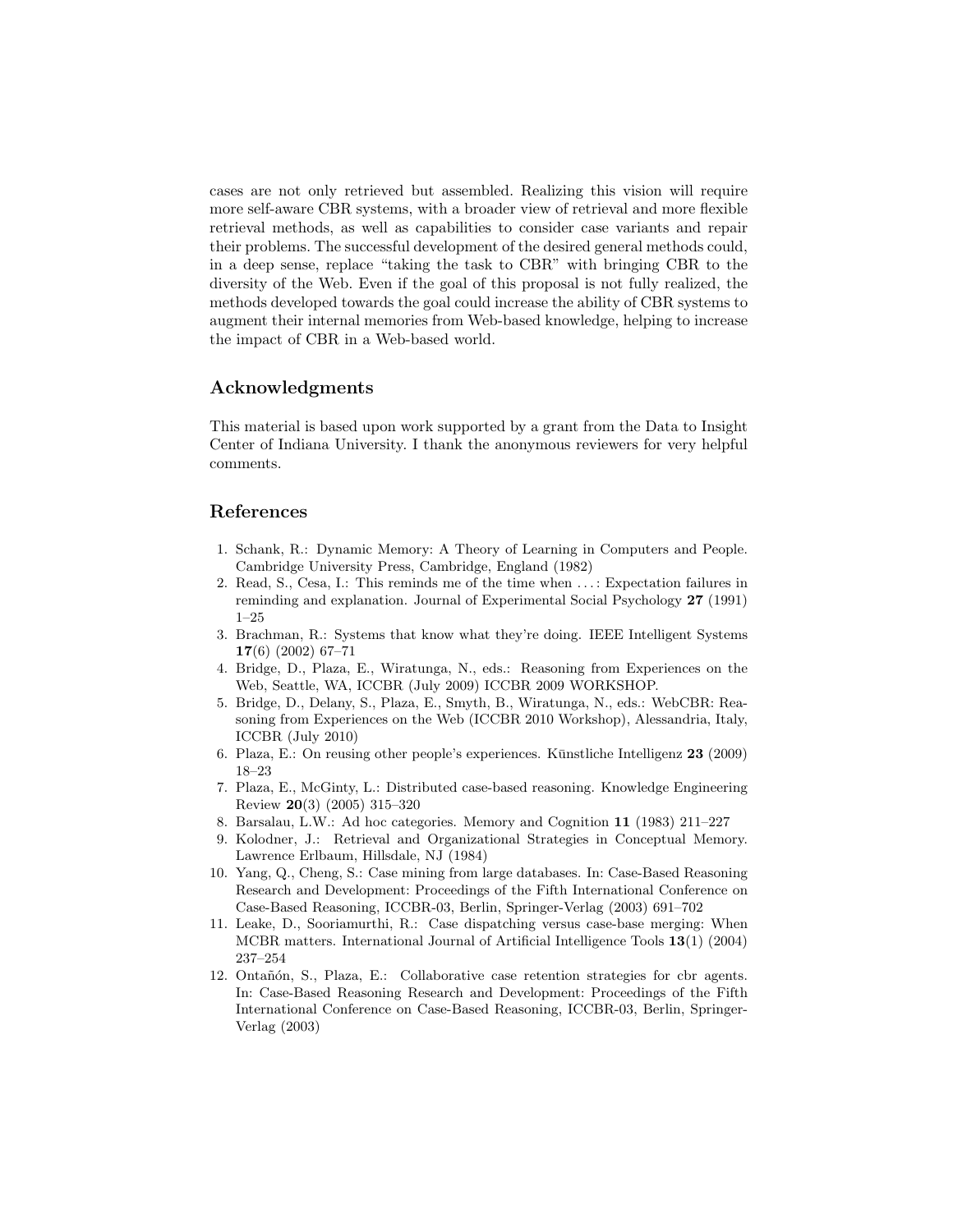- 13. Arcos, J.L., Mulayim, O., Leake, D.: Using introspective reasoning to improve CBR system performance. In: Proceedings of the AAAI 2008 Workshop on Metareasoning: Thinking About Thinking. (2008) 21–28
- 14. Bonzano, A., Cunningham, P., Smyth, B.: Using introspective learning to improve retrieval in CBR: A case study in air traffic control. In Leake, D., Plaza, E., eds.: Proceedings of the 2nd International Conference on Case-Based Reasoning (ICCBR-97). Volume 1266 of LNAI., Berlin, Springer (July 25–27 1997) 291–302
- 15. Fox, S., Leake, D.: Using introspective reasoning to guide index refinement in case-based reasoning. In: Proceedings of the Sixteenth Annual Conference of the Cognitive Science Society, Hillsdale, NJ, Lawrence Erlbaum (1994) 324–329
- 16. Leake, D.: Learning adaptation strategies by introspective reasoning about memory search. In: Proceedings of the AAAI-93 Workshop on Case-Based Reasoning, Menlo Park, CA, AAAI Press (June 1993) 57–63
- 17. Leake, D., Powell, J.: A general introspective reasoning approach to web search for case adaptation. In Bichindaritz, I., Montani, S., eds.: Proceedings of the Ninth International Conference on Case-Based Reasoning, Berlin, Springer Verlag (2010) In press.
- 18. Oehlmann, R., Edwards, P., Sleeman, D.: Changing the viewpoint: Re-indexing by introspective questioning. In: Proceedings of the Sixteenth Annual Conference of the Cognitive Science Society, Atlanta, GA (1994)
- 19. Ram, A., Cox, M.: Introspective reasoning using meta-explanations for multistrategy learning. In Michalski, R., Tecuci, G., eds.: Machine Learning: A Multistrategy Approach. Morgan Kaufmann (1994) 349–377
- 20. Ram, A., Hunter, L.: The use of explicit goals for knowledge to guide inference and learning. Applied Intelligence  $2(1)$  (1992) 47–73
- 21. Ram, A., Leake, D.: Learning, goals, and learning goals. In Ram, A., Leake, D., eds.: Goal-Driven Learning. MIT Press (1995)
- 22. Leake, D.: Goal-based explanation evaluation. Cognitive Science 15(4) (1991) 509–545
- 23. Sormo, F., Cassens, J., Aamodt, A.: Explanation in case-based reasoning perspectives and goals. Artificial Intelligence Review 24(2) (2005) 109–143
- 24. Falkenhainer, B., Forbus, K., Gentner, D.: The structure-mapping engine: Algorithm and examples. Artificial Intelligence 41 (1989) 1–63
- 25. Moreau, L., Lud¨ascher, B., Altintas, I., Barga, R.S., Bowers, S., Callahan, S., Chin, Jr., G., Clifford, B., Cohen, S., Cohen-Boulakia, S., Davidson, S., Deelman, E., Digiampietri, L., Foster, I., Freire, J., Frew, J., Futrelle, J., Gibson, T., Gil, Y., Goble, C., Golbeck, J., Groth, P., Holland, D.A., Jiang, S., Kim, J., Koop, D., Krenek, A., McPhillips, T., Mehta, G., Miles, S., Metzger, D., Munroe, S., Myers, J., Plale, B., Podhorszki, N., Ratnakar, V., Santos, E., Scheidegger, C., Schuchardt, K., Seltzer, M., Simmhan, Y.L., Silva, C., Slaughter, P., Stephan, E., Stevens, R., Turi, D., Vo, H., Wilde, M., Zhao, J., Zhao, Y.: Special issue: The first provenance challenge. Concurr. Comput. : Pract. Exper. 20(5) (2008) 409–418
- 26. Leake, D., Kendall-Morwick, J.: Towards case-based support for e-science workflow generation by mining provenance information. In: Proceedings of the Ninth European Conference on Case-Based Reasoning, Springer (2008) 269–283
- 27. Briggs, P., Smyth, B.: Provenance, trust, and sharing in peer-to-peer case-based web search. In: Proceedings of the Ninth European Conference on Case-Based Reasoning, Springer (2008) 89–103
- 28. Cheah, Y., Plale, B., Kendall-Morwick, J., Leake, D., Ramakrishnan, L.: A noisy 10gb provenance database. In: Proceedings of the Second International Workshop